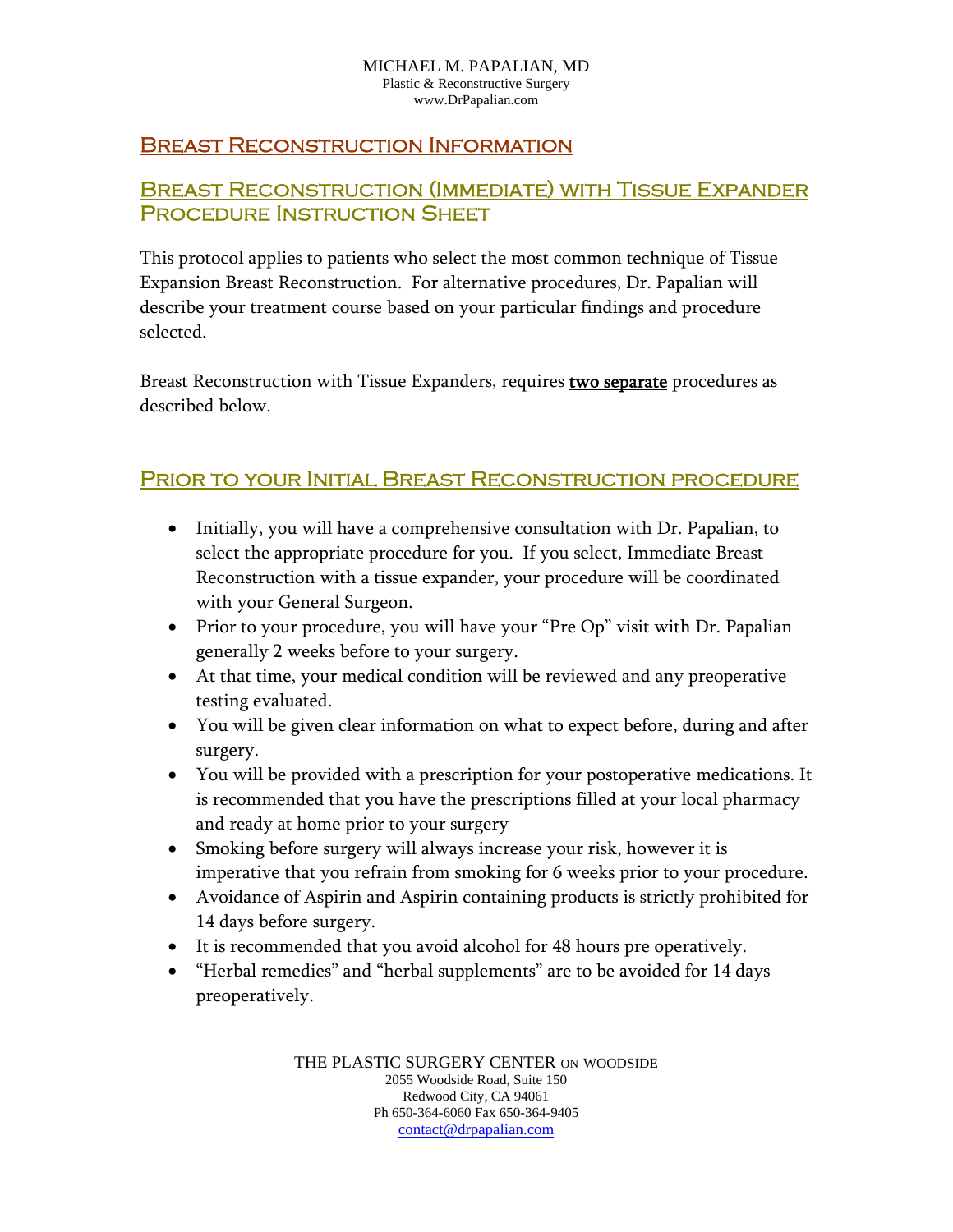- You will be given instructions by Dr. Papalian, on which of your prescription medications you should continue to take before your surgery at the time of your Pre-Op visit.
- Nausea after surgery is not an uncommon finding. Dr Papalian finds that if you eat a light, low residue, low volume diet for the entire day prior to surgery, patients often have fewer issues with nausea.
- Hydration however is important. Drink plenty of water.
- The night prior to surgery, **after midnight**, it is important that you DO NOT EAT OR DRINK ANYTHING, including water.
- You will need to ensure that you have proper help at home after surgery. It is always recommended that you have someone with you for the first night after surgery.
- You will need to arrange for your transportation to and from the hospital and for your first postoperative visit, as it is recommended that you not drive to the first visit.
- Surgery, while anxiety provoking, should be a controlled fulfilling experience. You will be provided with all the information needed to ensure you are prepared and "ready" for your procedure.
- Dr Papalian will guide you "each step of the way" and ensure that you are comfortable with your progress
- You should ask questions and feel free to contact the office if you need any information.
- At the time of your pre-op visit, you will be given information regarding proper bras for after surgery.

# YOUR INITIAL PROCEDURE

- Your initial procedure is a combined procedure with your General Surgeon. Immediately following your Mastectomy, Dr. Papalian performs an insertion of a Tissue Expander under your chest muscle. During the Mastectomy procedure Dr. Papalian works with your General Surgeon to ensure appropriate availability of skin for the reconstruction.
- Typically during your initial surgery, the Tissue Expander is partially filled with Saline solution ("salt water") so patients awake from surgery with a partial breast mound.
- Your initial procedure is performed under General Anesthesia at Sequoia Hospital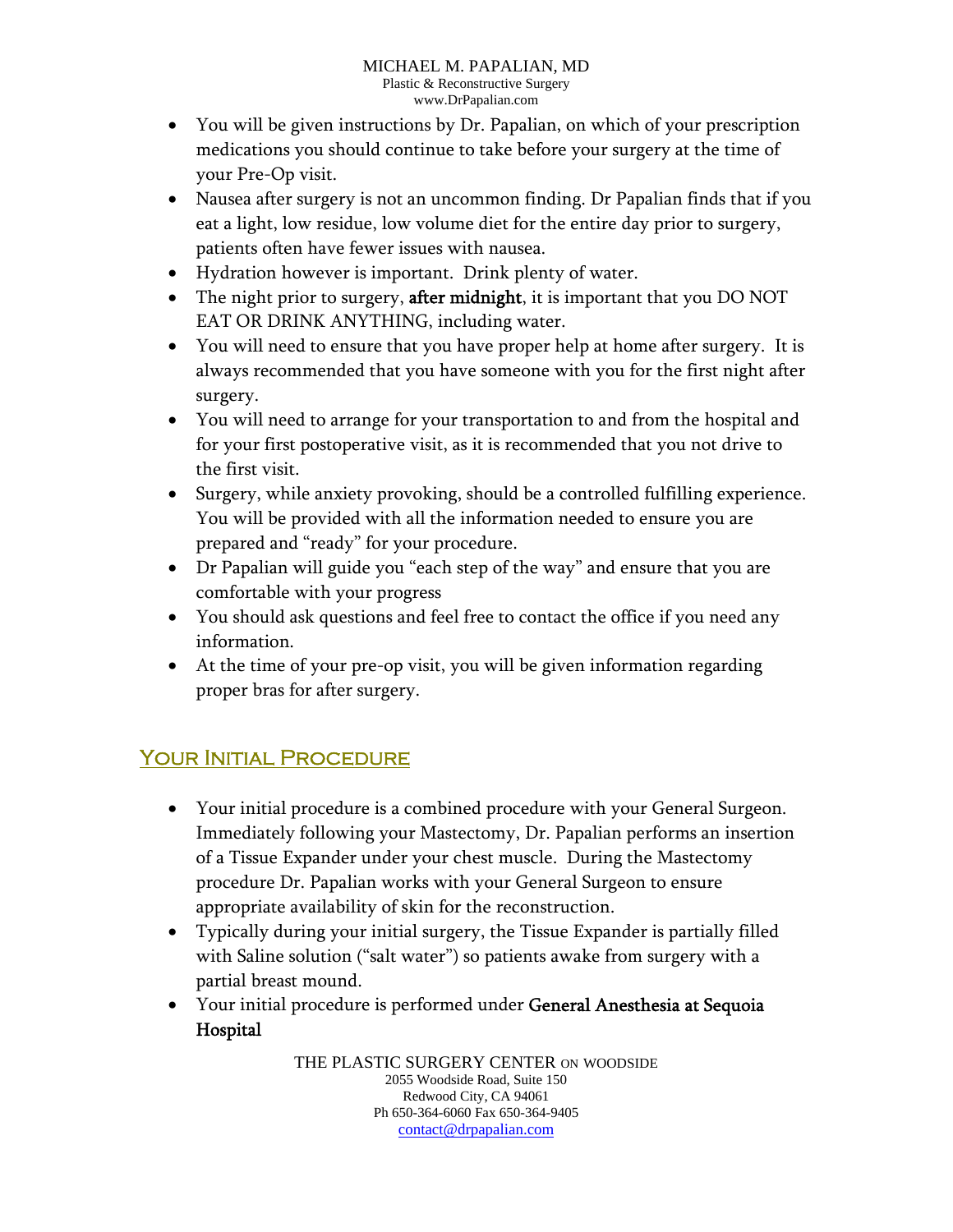#### MICHAEL M. PAPALIAN, MD Plastic & Reconstructive Surgery www.DrPapalian.com

- Most patients stay overnight and are able to return home the day after surgery.
- The Tissue Expander is subsequently filled during office visits until the appropriate size is reached.
- If, together with Dr Papalian, it is determined that a procedure is required on your opposite breast for symmetry purposes, this procedure may possibly be performed at the time of your initial procedure. These decisions are made well in advance with you at the time of your initial consultation and pre-op visit.

# Your Initial Tissue Expander Procedure Day

- After midnight the night before your initial procedure, it is important that you DO NOT TO EAT OR DRINK anything, including water.
- It is best to wear clothes that are easy to slip on. A top that is either a front zipper or button is recommended
- Your procedure will be performed at Sequoia Hospital. You will be asked to arrive at the Hospital 1 ½ hours prior to your procedure and go DIRECTLY to the Short Stay Unit, where your initial preparation will take place.
- Your procedure will be performed under General Anesthesia.
- After your procedure, you will spend time recovering in the Post Anesthesia Care Unit (Recovery Room) and then be transferred to your Hospital room.
- After surgery you will be placed into your surgical bra and elastic wraps around your chest.
- With Breast Reconstruction, "drains" are utilized. You will be given proper instructions regarding drain care the morning after surgery by Dr. Papalian.
- Most patients are ready to be discharged from the hospital the day following surgery.
- You will need transportation home from the hospital.

## Recovery Following your Initial Tissue Expander PROCEDURE.

 You will be seen on the first postoperative day in the Hospital by Dr. Papalian and most patients are able to be discharged following the post operative visit.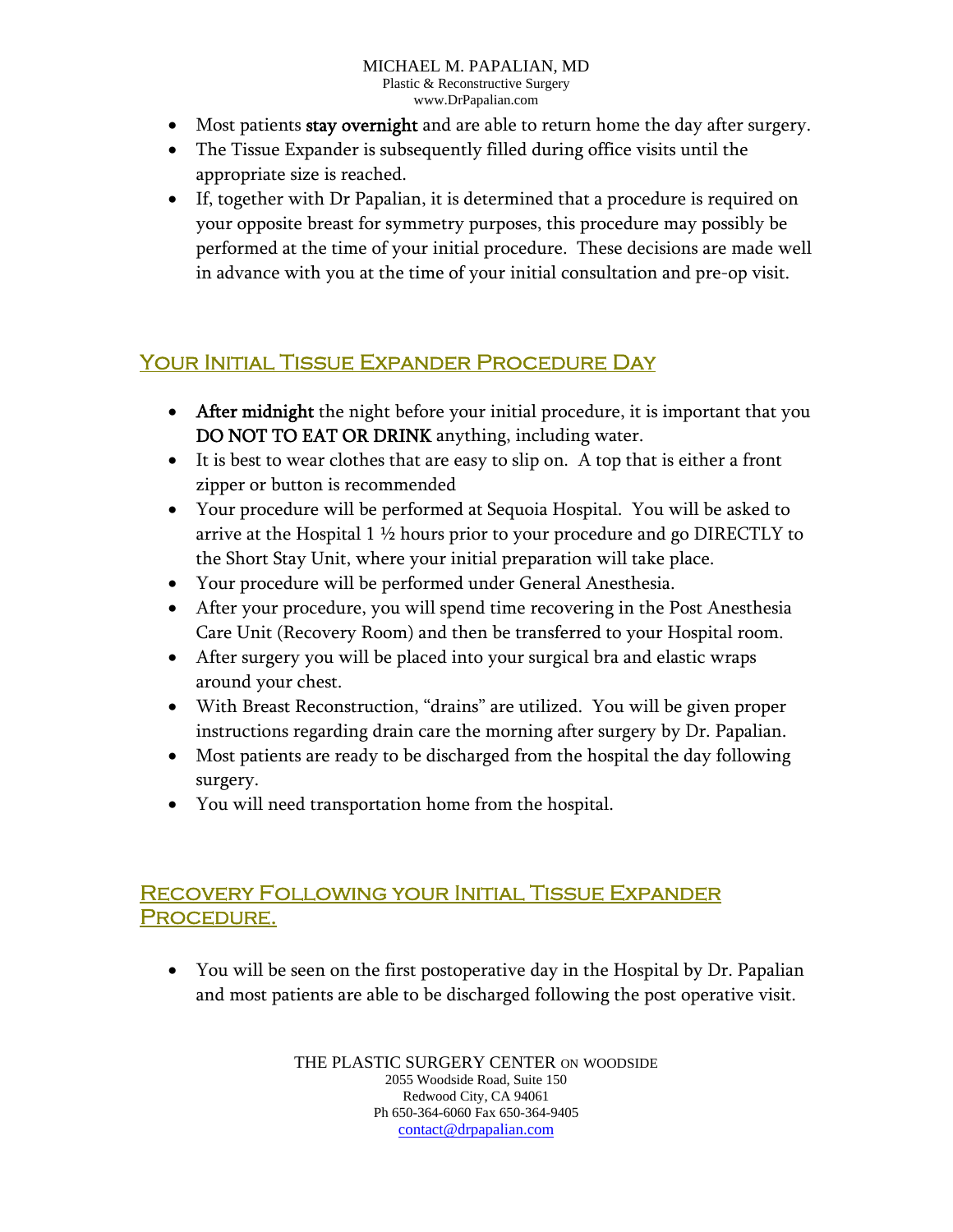- Your elastic dressings will be removed and you will only require a surgical bra as a dressing. No other bandages are necessary. You will be asked to wear your surgical bra 24 hours/day, except for showering, until your sutures are removed.
- You will be able to shower when you get home. Baths, hot tubs and saunas are not allowed until after your sutures are removed
- It will be necessary to empty and record the drainage from your drains. This will be clearly described to you personally be Dr. Papalian as well as the nursing staff before discharge from the Hospital.
- Discomfort following surgery is commonly minimal to moderate, and most often described as "soreness." The discomfort is typically alleviated with the pain medication prescribed. Most patients will say that while it did feel like "an operation", the discomfort was not as great as they might have thought.
- Swelling is typically minimal and will typically peak on Day 3 after surgery and then begin to resolve. Bruising, while not common, if present resolves typically in 7-10 days.
- Sutures, placed under the skin to prevent "stitch marks", will be removed typically in 14 –21 days.
- Drains are removed by Dr. Papalian in the office. Removal is typically in 10-14 days, depending upon drainage volume.
- Most patients return to work in 3-4 weeks.
- "Arm Exercises", which will be described, are started after your initial postoperative office visit with Dr. Papalian, typically 3-5 days after your initial procedure.
- Regular exercise can be resumed in 21 days.
- Tissue Expansion is performed in the office during your regularly scheduled post-operative visits. A small needle is inserted into a valve under your skin, which is part of the expander, which allows for the addition of Saline solution. The number of expansions required varies from patient to patient, depending upon the size of the opposite breast.
- You will continue to see improvement in your breast for weeks after surgery, as the reconstruction will continue to improve the shape as the tissues soften.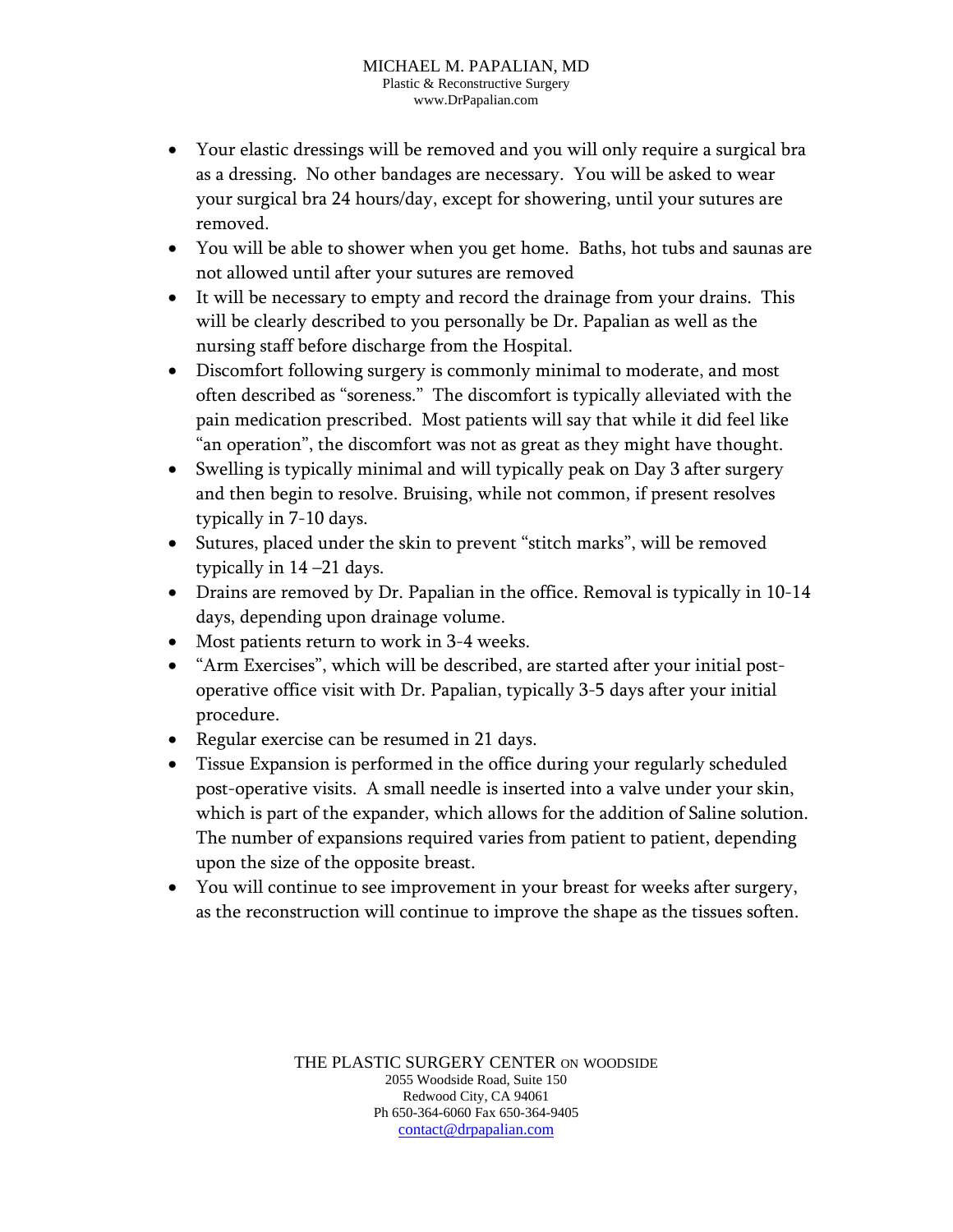## After your Initial Procedure.

- After your initial healing, once sutures and drains are removed, you will undergo any additional treatment(s), such as chemotherapy, if necessary.
- During this period, Dr Papalian will continue to follow you on a regular basis to ensure proper healing of the initial phase of your reconstruction.
- The timing of these treatments varies typically from 3-6 months.
- You will require a second procedure as part of your reconstruction, which takes place a minimum of 6 weeks after these treatments are completed, if necessary.
- If no post-operative additional treatments are required, the minimum time for your Second Stage of the reconstruction is 3 months.
- It is important to know that the timing for your second procedure is elective and up to you, based upon your personal schedule.
- Generally Dr. Papalian recommends completion of the reconstruction within one year.

# Your Second Stage of Breast Reconstruction

- The Second Stage of the reconstruction involves Removing the Tissue Expander, making any adjustments in position, size and shape of the breast mound. The Tissue Expander is replaced with reconstructive breast prosthesis (Implant).
- Any adjustments to the opposite breast are done as well.
- The Nipple is reconstructed at the same time, typically utilizing local breast skin, with a skin folding technique, that does not require any grafting from other body areas.
- The Second Stage Breast Reconstruction procedure is performed either at Sequoia Hospital or at the Plastic Surgery Center in Palo Alto (Out-Patients).
- The procedure is performed under General Anesthesia
- The procedure is typically performed as an outpatient.
- Patients will have options in terms of breast implant choice as the Second Stage approaches. These decisions are made over time, together with Dr. Papalian.